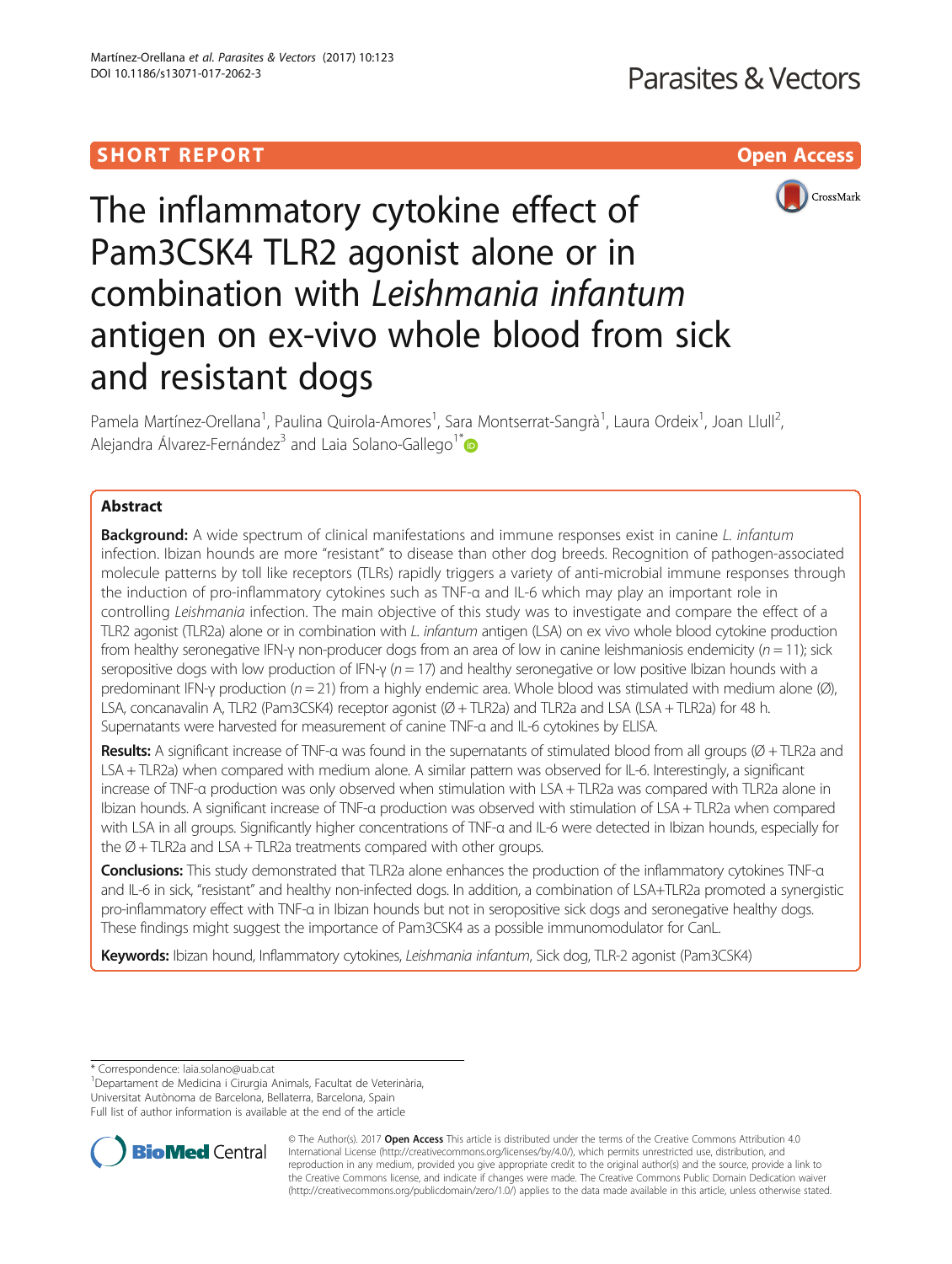# Background

Canine leishmaniosis (CanL) due to L. infantum is a lifethreatening sand fly-borne zoonotic disease with a wide distribution in Central and South America, Asia, Africa and the Mediterranean basin regions [[1](#page-5-0)]. The seroprevalence for leishmaniosis reported in dogs in the Mediterranean basin ranges from 5 to 30% depending on the region [[2](#page-5-0)]. A broad range of immune responses and several degrees of disease have been described for CanL ranging in severity from a chronic subclinical infection, a self-limiting disease, to nonself-limiting illness, determining the prognosis and treatment options [\[2,](#page-5-0) [3](#page-6-0)]. Therefore, a clinical staging system of this disease is currently used in the clinical setting [\[2](#page-5-0)].

The immune responses mounted by dogs at the time of infection and thereafter appear to be the most important factor in determining whether and when the infection will progress from a subclinical state into clinical illness [[4](#page-6-0)]. Dogs that are able to control infection by either resolving it and eliminating the parasite or restricting the infection and remaining consistently subclinical are considered clinically "resistant" [\[3](#page-6-0)]. As an example, Ibizan hounds appear to be more "resistant" than other more susceptible dog breeds and rarely develop clinical signs related with L. infantum infection [[5](#page-6-0)–[7](#page-6-0)]. Therefore, this breed provides an interesting model to study the origin of this kind of apparently immunological resistance. In contrast, dog breeds that are predisposed to developing a disseminated infection and progressing towards clinical CanL are considered susceptible (e.g., Boxer, Cocker Spaniel, Rottweiler and German Shepherd) [[7\]](#page-6-0).

The ability of the host to control *L. infantum* infection requires the generation of cellular mediated immune (CMI) responses, which activate host infected macrophages in order to kill intracellular Leishmania parasites [[8\]](#page-6-0). CMI protection is given by the activation of CD4+ T helper cells (Th) from the adaptive immunity, which is influenced by a mixed response due to the balance between Th1-like lymphocytes (Th1) and Th2-like lymphocytes (Th2) [[8\]](#page-6-0). Classically, the polarized Th1/Th2 (pro-inflammatory/anti-inflammatory) response against Leishmania infection was associated with rodent models [[9\]](#page-6-0). On the other hand, humans and dogs seem to develop a more intricate and complex immune response. Previous studies performed on peripheral blood samples from Leishmania-infected dogs described a protective induction of a predominant Th1 response that was associated with the activation of cells, producing IFN-γ, IL-2 and TNF- $\alpha$ , that was correlated with immunity and healing [\[10](#page-6-0)]. After activation mediated by IFN-γ, macrophages produce TNF-α that increases reactive oxygen substances (ROS) in peripheral blood mononuclear cells (PBMCs) from dogs with leishmaniosis leading Leishmania destruction [[11\]](#page-6-0). This T-cell activation constitutes the cornerstone and the link with the innate immune system, especially represented by macrophages, dendritic cells (DCs) and neutrophils [[12](#page-6-0)].

The family of toll like receptors (TLRs) are transmembrane proteins expressed mainly in macrophages, DCs, natural killer (NK) cells and lymphocytes (T and B); they are specialized in mediating the innate recognition of pathogens associated molecules patterns (PAMPs), that are presented in a huge range of pathogens of clinical and immunological relevance [[13\]](#page-6-0) and rarely found in the host cells [[14, 15\]](#page-6-0). Recognition of each PAMP appears to be associated to distinct TLRs. Once the response is set, the activation of specific signaling pathways [\[16\]](#page-6-0) rapidly triggers a variety of phenomena that amplify parasite immune responses by stimulating the production of pro- inflammatory cytokines, which may play an important role in controlling Leishmania infection [[17\]](#page-6-0). TLR2 was shown to recognize ligands such as lipopeptides [[18\]](#page-6-0), peptidoglycans [[19](#page-6-0)] and external proteins [\[20\]](#page-6-0), among others. As soon as TLR2 is linked to its ligands, the induction of intracellular pathways such as MyD88 activates nuclear factor (NF)-kB promoting the secretion of pro- and anti-inflammatory cytokines. Published studies that contribute to the knowledge of TLR2 in Leishmania infection are limited [[21](#page-6-0)]. A protective role during infection was proposed for TLR2 as one of the molecules involved in Leishmania phagocytosis [[22](#page-6-0)]. As another example, an experimental mouse model study using TLR2 agonist (Pam3CSK4) has demonstrated protection against Leishmania infection [\[23\]](#page-6-0).

Currently, treatments are not always effective against the disease and a development of long-lasting vaccine would be a cornerstone in the prevention of disease. Therefore, it is important to discover new immunomodulators for prevention and treatment of this important canine zoonotic infectious disease. Based on previous published findings, the hypothesis of this study was that TLR2 agonist alone will enhance the production of inflammatory cytokines in canine ex vivo whole blood. In addition, we hypothesized that the combination TLR2 agonist with L. infantum soluble antigen might promote a synergistic release of pro-inflammatory cytokines when compared with *L. infantum* antigen or TLR2 ligand alone in previously L. infantum-infected dogs. Therefore, the main objective of this study was to investigate and compare the effect of a TLR2 agonist (TLR2a) alone or in combination with L. infantum antigen on ex vivo whole blood cytokines production from dogs in different stages of infection (seropositive sick, "resistant" (Ibizan hounds) and seronegative clinically healthy dogs).

# Methods

# Dogs and sampling

The dogs enrolled in the study were from different Catalonian and Balearic Islands veterinary centers in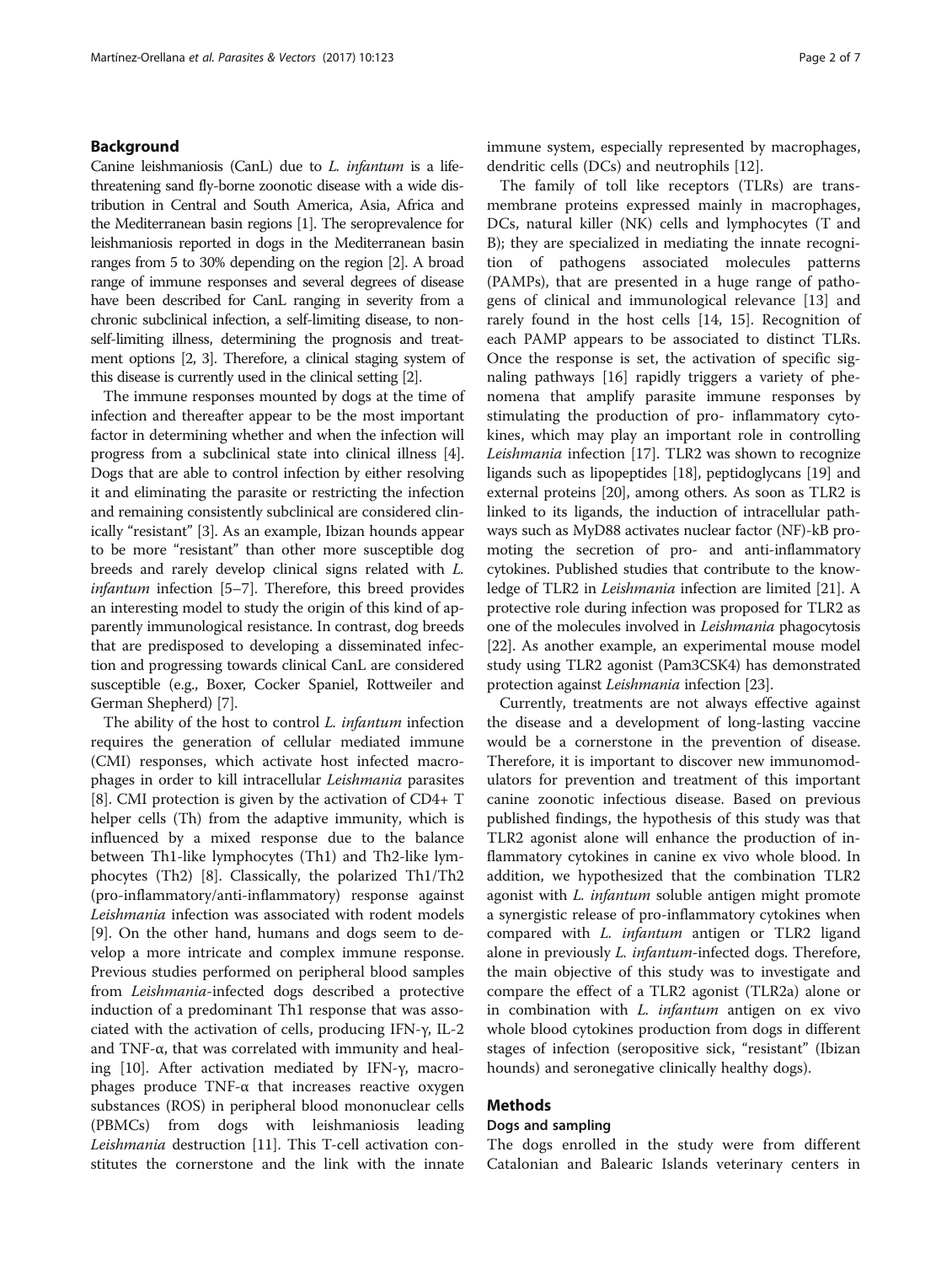Spain and were divided into three groups: Group 1: 17 dogs with clinical leishmaniosis from Fundació Hospital Clínic Veterinari (Bellaterra, Barcelona) and Hospital Ars Veterinaria (Barcelona); Group 2: 21 healthy Ibizan hound from a highly endemic area of CanL (the Island of Mallorca, Spain) [[5\]](#page-6-0); and Group 3: 11 clinically healthy dogs from a low-endemicity area [[24\]](#page-6-0) (Asturias, Spain) with no travel history outside Asturias. The diagnosis of CanL was made based on the results of the physical examination, a complete blood count using System Siemens Advia 120 (Siemens Healthcare GmbH, Germany), a biochemical profile including creatinine, urea, total proteins, ALT and total cholesterol measured by the Olympus Analyzer AU 400 (Olympus, Center Valley, USA), protein serum electrophoresis by Hydrasys® (Sebia Electrophoresis, Lisses, France), urinalysis with urinary protein/creatinine ratio (UPC) and quantitative serology for the detection of *L. infantum-specific* antibodies by means of a serial dilution in house ELISA [[25\]](#page-6-0). Cytological evaluation of any lesion or cutaneous histology and/or immunohistochemistry for Leishmania was also performed as described elsewhere in some cases when needed [\[26](#page-6-0)]. In addition, blood DNA extraction and L. infantum real-time PCR (RT-PCR) were performed as previously described [[25\]](#page-6-0). Dogs were classified in four clinical stages (I, mild disease; II, moderate disease; III, severe disease; and IV, very severe disease) at the time of diagnosis as previously described [\[2](#page-5-0)].

### Whole blood cytokine release assay

Heparinized whole blood cytokine release assay was performed as previously described [\[27](#page-6-0)] with some modifications. Briefly, five different treatment conditions were established: (i) medium alone (Ø); (ii) medium with soluble L. infantum antigen (LSA) at a concentration of 10 μg/ml provided by Dr. Cristina Riera (L. infantum antigen 5 mg/ml, Facultat de Farmacia, Universitat de Barcelona); (iii) medium with mitogen concanavalin A (ConA, 100 mg Medicago® Uppsala, Sweden) at a concentration of 10 μg/ml; (iv) medium with TLR2 receptor agonist  $(\emptyset + TLR2a)$  at a concentration of 300 ng/ml (Pam3CSK4 1 mg/mL Invivogen® San Diego, California); and (v) medium with TLR2 receptor agonist at concentration of 300 ng/ml and soluble  $L$ . infantum antigen  $(LSA+TLR2a)$  at a concentration of 10  $\mu$ g/ml. The plates were incubated at 37 °C in 5% of  $CO<sub>2</sub>$  air. Then, blood was centrifuged at  $300 \times g$  for 10 min and the supernatant was collected and stored at −80 °C until used. TNF-α and IL-6 concentrations were measured in supernatants from 48 h. IFN-γ was measured in supernatants from 5 days after stimulation with ConA and LSA or medium alone as previously described [[27\]](#page-6-0).

# Sandwich ELISA for canine cytokines

Cytokine analysis of IFN-γ, TNF-α, and IL-6 was performed according to the manufacturer's instructions (DuoSet® ELISA by Development System R&DTM, Abingdon, UK) using 96-well cell plate flat bottom (Costar ® Corning, NY, USA). Slight modifications were done for the IFN-γ ELISA as described elsewhere [\[27](#page-6-0)]. Standard curve for TNF-α started with 1000 pg/ml and two-fold dilutions were made until 7.8 pg/ml concentration. Finally, standard curve for IL-6 starting with 4000 pg/ml and two-fold dilutions were made until 31.2 pg/ml concentration. Each cytokine concentration for all treatment conditions studied was analyzed after substracting medium alone for comparison between groups. Dogs were classified as IFN-γ producers and non-producers as previously described [[27](#page-6-0)].

### Statistical analysis

The statistical analysis was performed using the SPSS 22.0 software for Windows (SPSS Inc., USA). A non-parametric Mann-Whitney U-test was used to compare groups. A nonparametric Wilcoxon signed-rank test was used to compare paired continuous variables. Differences were considered significant with a 5% significance level  $(P < 0.05)$ . Graphs were performed using excel GraphPad Prism 7 (GraphPad Software, La Jolla, CA, USA).

# Results

# Clinical data

All 11 clinically healthy dogs from a low-endemic area of CanL (Group 3) were seronegative. There were five females (three spayed and two intact) and six males (three neutered and three intact) with a median of age of 49 months and an age range from 17 months to 12 years. Seven were purebred and four mixed breed.

The median of age of 21 clinically healthy Ibizan hounds (Group 2) was 27 months with a range from seven months to five years. Four males and 17 females were studied. In addition, all Ibizan hounds studied were seronegative with the exception of two dogs that were low positive.

Dogs with clinical leishmaniosis (Group 1), five females and 12 males, were mainly purebred  $(n = 14)$  and only three were mixed breed. The median age at the time of diagnosis was 79 months with a range from eight months to 17 years. All sick dogs presented at the time of diagnosis several typical clinical signs of leishmaniosis. Dogs were classified in the following clinical stages [\[2](#page-5-0), [28\]](#page-6-0): IImoderate disease (stage IIa,  $n = 4$  and stage IIb,  $n = 3$ ); IIIsevere disease ( $n = 7$ ); and IV-very severe disease ( $n = 3$ ).

# Antibody levels and parasite specific IFN-γ production in all groups studied

The results of IFN-γ concentrations for each condition are shown in Fig. [1.](#page-3-0) Clinically healthy dogs from Asturias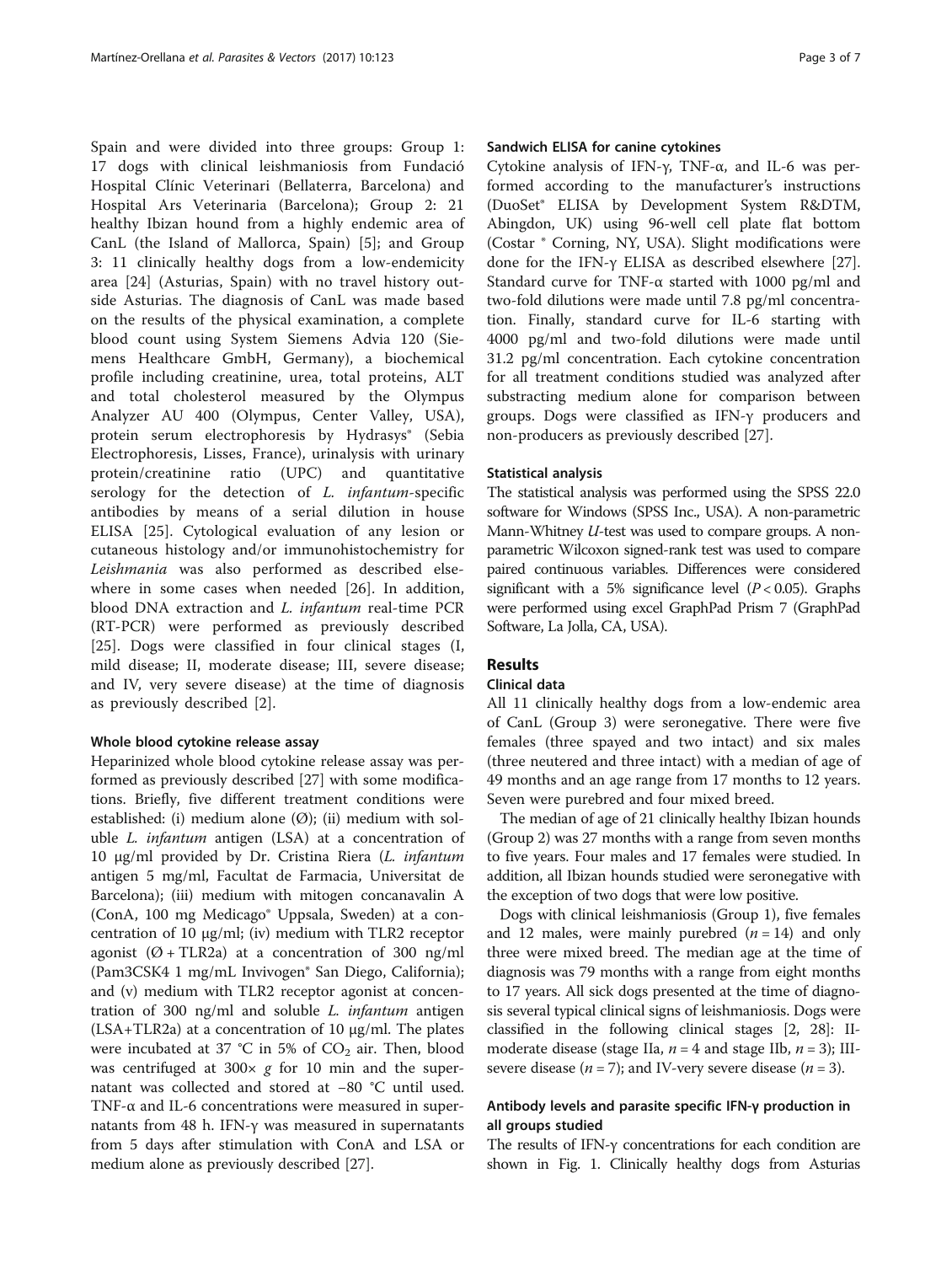<span id="page-3-0"></span>

(Group 3: mean  $\pm$  SD: 13.3  $\pm$  5.7 EU; Mann-Whitney *U*-test:  $Z = -4.39$ ,  $P = 0.0001$ ) and Mallorca (Group 2: 16.6  $\pm$  14.2 EU; Mann-Whitney *U*-test:  $Z = -5.24$ ,  $P = 0.0001$ ) presented statistically significant lower levels of antibodies than dogs with clinical leishmaniosis (Group 1: 22,747.1 ± 33,756.4 EU), respectively. No statistically significant differences were found when both clinically healthy groups were compared.

In general, healthy control dogs from the low endemicity area (Group 3) did not response to IFN-γ after LSA stimulation. Two out of 17 dogs with clinical leishmaniosis were classified as IFN-γ producers and further classified as being in stage IIa. The majority of the dogs were classified as IFN-γ non-producers (88%). The clinical staging of these dogs was: two dogs in stage IIa (13.3%), two dogs in stage IIb (13.3%), eight dogs in stage III (53.3%) and three dogs in stage IV (20%). Only two Ibizan hounds did not respond to IFN-γ after LSA stimulation, the rest of the dogs (90%) responded at high levels.

### Whole blood TNF-α release assay

The results of TNF- $\alpha$  concentration from the three groups of dogs studied for each condition are shown in Fig. 2a and Additional file [1.](#page-5-0) An additional file shows statistical differences (see Additional file [1](#page-5-0)). The most important finding was the significant higher production of TNF- $\alpha$ after stimulation with ConA,  $\varnothing$  + TLR2a, LSA + TLR2a when compared with medium alone in the three groups studied. Interestingly, only Ibizan hounds produced significantly higher levels of TNF-α after stimulation with LSA when compared with medium alone. Furthermore,  $Ø + TLR2a$  and  $LSA + TLR2a$  elicited higher production of TNF-α than LSA alone in all three groups studied. No significant differences were found in TNF-α concentrations when comparing  $\varnothing$  + TLR2a stimulated blood and  $LSA + TLR2a$  in sick (Group 1) and control (Group 3) dogs while stimulated blood from Ibizan hounds (Group 2) showed statistically significant lower TNF-α production on  $\varnothing$  + TLR2a when compared with LSA + TLR2a.

No significant differences were found when control healthy dogs of Group 3 were compared with sick dogs in all conditions studied. In contrast, Ibizan hounds (Group 2) secreted significantly higher levels of TNF-α than control dogs (Group 3) and sick dogs (Group 1) after  $\varnothing$  + TLR2a and LSA + TLR2a.

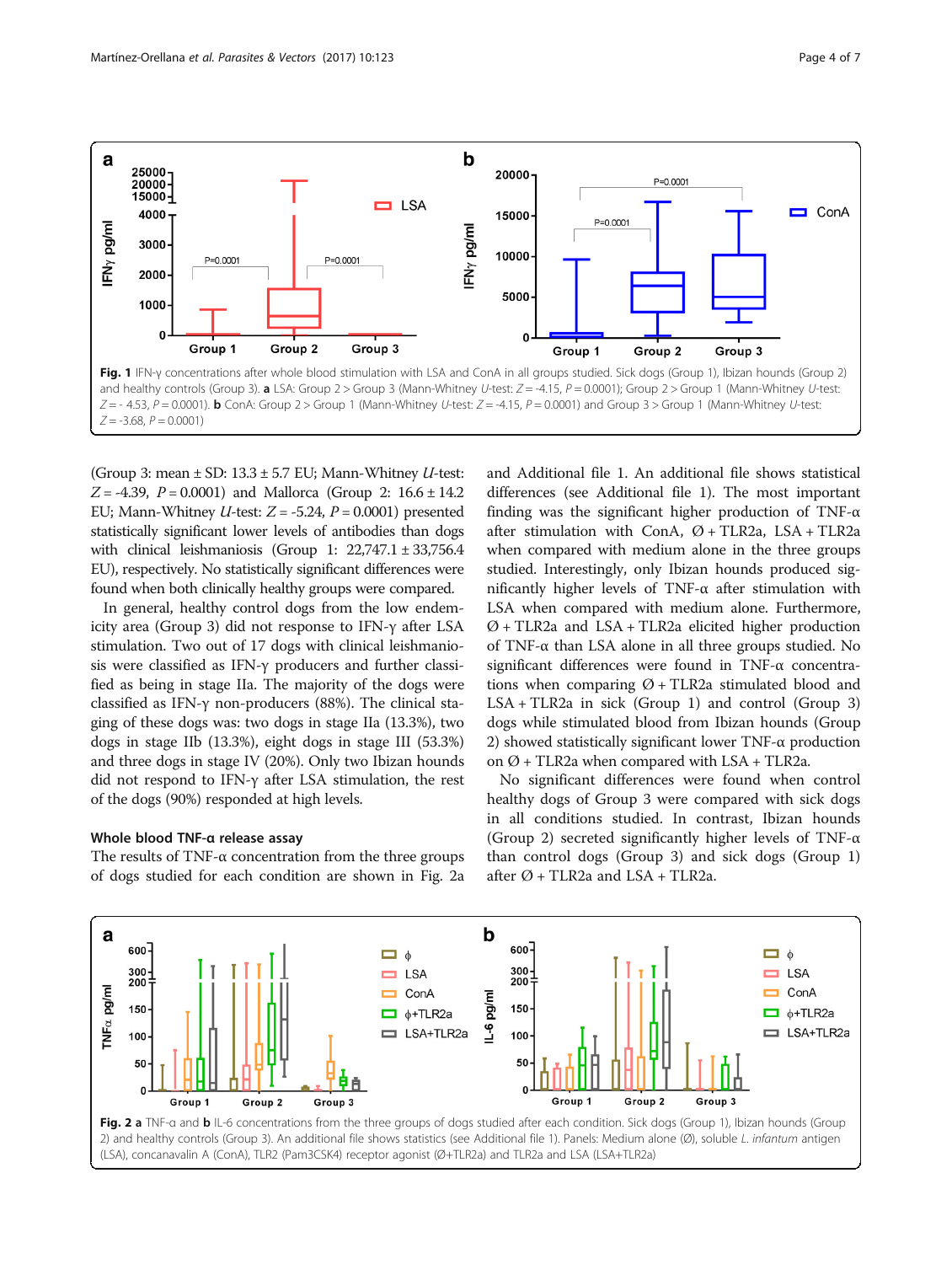### Whole blood IL-6 release assay

The results of IL-6 concentration in all groups studied after each condition are shown in Fig. [2b](#page-3-0) and Additional file [1](#page-5-0). An additional file shows statistical differences (see Additional file [1](#page-5-0)). The healthy control (Group 3) did not present any significant differences within treatments in IL-6 secretion. The sick dogs (Group 1) and Ibizan hounds (Group 2) presented significantly lower concentrations of IL-6 in medium alone when compared with  $Ø + TLR2a$  and  $LSA + TLR2a$  stimulation. In addition,  $Ø + TLR2a$  and  $LSA + TLR2a$  elicited significantly higher stimulation of IL-6 than LSA alone in Groups 1 and 2. There was no statistically significant difference in IL-6 production within  $\varnothing$  + TLR2a and LSA + TLR2a in the sick dogs (Group 1) and Ibizan hounds (Group 2). Ibizan hounds (Group 2) secreted significantly higher levels of IL-6 than control dogs (Group 3) and sick dogs (Group 1), after  $\varnothing$  + TLR2a and LSA + TLR2a.

### **Discussion**

Pam3CSK4 is a synthetic derivative of triacylated lipoproteins that conserves most of the immune stimulatory activity of full-length lipoproteins [[29](#page-6-0)]. Here, we explored the impact of the lipopeptide Pam3CSK4 in whole blood from dogs. To the best of our knowledge, the findings of the present study give new insights, for the first time, on the inflammatory effects that, the Pam3CSK4 TLR2 agonist alone or in combination with L. infantum antigen, induce in ex vivo whole blood dogs in different stages of Leishmania infection (sick, "resistant" and non-infected healthy dogs).

Our findings demonstrate that the Pam3CSK4 TLR2 agonist alone significantly increased the production of TNF- $\alpha$  as previously described [[30, 31\]](#page-6-0). In agreement with the present study, stimulation of purified canine polymorphmononuclear cells (PMNs) with lipoteichoic acid, a ligand of TLR2, promoted the release of proinflammatory chemokine IL-8 [\[32\]](#page-6-0). In this study, the Pam3CSK4 TLR2 agonist alone also significantly increased the production of IL-6. The main cell sources of cytokine production after stimulation with a TLR2 agonist in the present study are likely to be granulocytes and monocytes due to the fact that granulocyte is the predominant inflammatory nucleated cell in whole blood in canines [[33\]](#page-6-0). In addition, it has been also demonstrated that TLR2 protein is easily detectable by flow cytometry on the canine peripheral blood granulocyte and monocyte cell surfaces and less strongly in lymphocytes [\[32](#page-6-0)]. This is similar to findings in humans where lymphocytes do not express TLR2 in unstimulated blood [[34\]](#page-6-0). This study corroborates the pro-inflammatory effect that the Pam3CSK4 TLR2 agonist has in canines.

A significant strong activation of a pro-inflammatory response was observed in dogs studied with high levels of TNF-α and IL-6 after TLR2a blood stimulation. However, significantly stronger TNF-α and IL-6 responses after TLR2a blood stimulation were observed in Ibizan hounds when compared with sick and control dogs. The relation of TLR2 and TLR4 in pro- and anti-inflammatory cytokine production was previously investigated in human patients with visceral leishmaniasis (VL). Gatto et al. [[35](#page-6-0)] stimulated PBMCs from cases of VL with TLR2 and TLR4 agonists and later cytokine production and nitric oxide (NO) was evaluated. In agreement with the present study, they also described higher levels of TNF- $\alpha$  in patients with visceral leishmaniosis after stimulation with TLR2 or TLR4 agonists [\[35](#page-6-0)]. In addition, analysis of the involvement of TLR2 and TLR4 agonists in NO production demonstrated that these two receptors appeared to be involved in NO production.

Interestingly, a significant increase of TNF-α production was observed when whole blood from Ibizan hounds was stimulated with a combination of L. infan $tum$  antigen and TLR2 agonist when compared with  $L.$ infantum antigen alone and TLR2 agonist alone suggesting a synergistic pro-inflammatory effect. It is likely that this synergistic pro-inflammatory effect is due to the TNF-α release by granulocytes and monocytes and to less extent to activated or memory T lymphocytes as described in humans [[36\]](#page-6-0). TLR2 is expressed in human activated T cells as a costimulatory receptor and memory T cells [\[36](#page-6-0)]. Thus, human TLR2 serves as a costimulatory receptor for antigen-specific T cell development and participates in the maintenance of T cell memory and it is likely that the same process occurs in canines. This suggests that pathogens, via their pathogen-associated molecular patterns, may contribute directly to the perpetuation and activation of long-term T cell memory in both antigen-dependent and independent manners. These findings are similar to the ones documented by combinations of TLR4 or TLR7 agonists and vaccine antigens leading to a more robust Th1 CD4+ T cell responses from sub-clinically infected dogs [\[37](#page-6-0)]. Therefore, based on the present findings, Pam3CSK4 TLR2 agonist might be used as an adjuvant in future vaccine development having an impact on controlling this infection.

Furthermore, although the data presented here result from an ex-vivo study in dogs and murine models as well as *L. donovani* or *L. major* strains are very different from canine L. infantum infection [[38\]](#page-6-0), when susceptible and "resistant" mice were immunized with live L. major in the presence of Pam3CSK4 (TLR2 agonist), it was found that the development of skin lesion in both groups of animals were prevented but at different magnitudes [\[23\]](#page-6-0). Once again in another murine study, TLR2 seemed to have an active role in the control of cutaneous leishmaniosis since TLR2-deficient mice presented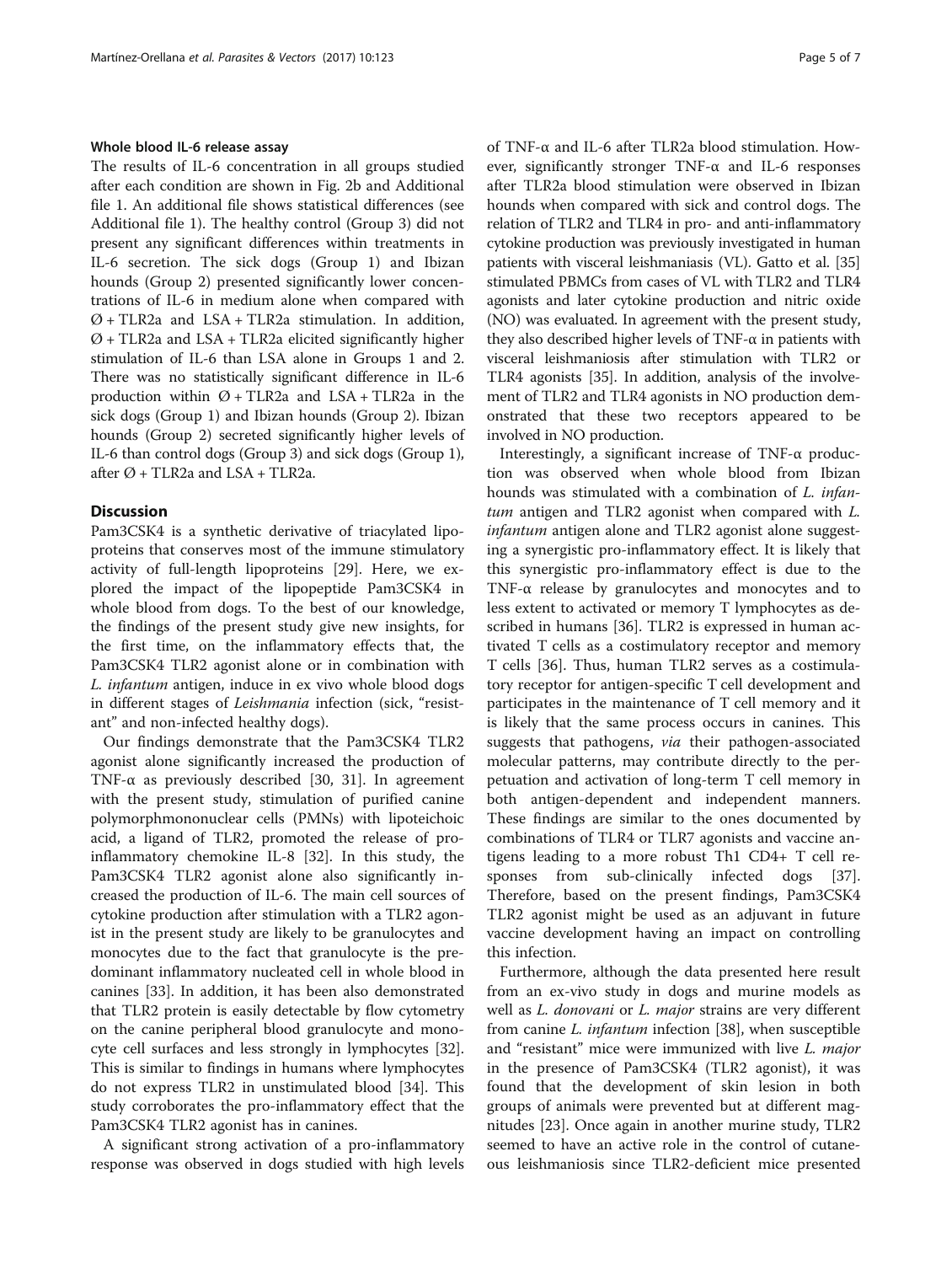<span id="page-5-0"></span>an exacerbation of the pathology and parasitemia through promotion of the Th2 immunity in L. major and Leishmania mexicana infections [\[39\]](#page-6-0). However, it is important to highlight that TLR2/6 ligand Pam2CSK4 is a Th2 polarizing adjuvant in L. major and Brugia malayi murine vaccine models [[40\]](#page-6-0). In addition, in a canine study, a L111f vaccine antigen containing a LeIF, a TLR2 agonist glycoprotein produced Th2 skewed responses leading to less robust CD4+ T cell population responses [[37\]](#page-6-0). Further research needs to be carried out to better elucidate the findings of this study. It is important to highlight that activation of TLR receptors by specific agonists as in the case of Pam3CSK4 TLR2 agonist could be a powerful tool in the control and treatment of the CanL, either as adjuvant in future vaccine development or during treatment as immunomodulator to control infection in sick dogs. The use of TLR2 agonist in combination with conventional treatment (meglumine antimoniate or miltefosine + allopurinol) [2] might allow reduction of the anti-Leishmania drug dose or shortening the length of conventional treatment avoiding long term side effects [\[41\]](#page-6-0) and drug resistance [[42\]](#page-6-0).

Ibizan hounds are considered a more "resistant" breed to L. infantum infection due to the presence of a protective immune response that is associated with a clinically healthy status and good outcome [2, [5](#page-6-0), [43](#page-6-0)]. Data presented here showed a marked IFN-γ response to LSA after blood stimulation in Ibizan hounds when compared with control and sick dog groups. In this study, an overall seronegative result seen in Ibizan hounds in combination with a high production of specific L. infantum IFN- $\gamma$  and TNF- $\alpha$  corroborates the previous findings demonstrating a predominance of L. infantum specific cellular immunity by means of leishmanin skin test in Ibizan hounds living in a highly endemic area of leishmaniosis [[5\]](#page-6-0).

Taking these findings into account, the Ibizan hound is an excellent canine breed model for the study of the protective anti-Leishmania immune response and for comparison to sick and control healthy dogs in endemic areas as well as to other "resistant" animal models.

### Conclusions

This study demonstrated that TLR2a alone enhances the production of the inflammatory cytokines TNF-α and IL-6 in sick, "resistant" and healthy non-infected dogs. In addition, a combination of LSA+TLR2a promoted a synergistic pro-inflammatory effect with TNF-α in Ibizan hounds but not in seropositive sick dogs and seronegative healthy dogs. These findings might suggest the importance of Pam3CSK4 as a possible immunomodulator for CanL either as an adjuvant for a future vaccine development or as immunotherapy in dogs with clinical illness.

# Additional file

[Additional file 1:](dx.doi.org/10.1186/s13071-017-2062-3) Statistical differences in TNF-α and IL-6 concentrations for conditions and among groups studied. (DOC 28 kb)

#### Abbreviations

(NF)-kB: Nuclear factor kB; CanL: Canine leishmaniosis; CD4: Cluster of diferentiation; CMI: Cell mediated immunity; ConA: Concanavalin A; DC: Dendritic cell; ELISA: Enzyme-linked immunosorbent assay; EU: ELISA units; IFN-γ: Interferongamma; IL-2: Interleukin-2; IL-6: Interleukin-6; IL-8: Interleukin-8; LSA: Leishmania infantum soluble antigen; NK: Natural killer; NO: Nitric oxide; PAMP: Pathogenassociated molecular patterns; PBMC: Peripheral blood mononuclear cells; PD-1: Programmed cell death protein 1; PMNs: Purified canine polymorphmononuclear cells; ROS: Reactive oxygen substances; rt-PCR: Real time PCR; Th1: Type 1 T helper cells; Th2: Type 2 T helper cells; TLR: Toll like receptor; TLR2: Toll like receptor 2; TLR2a: Toll like receptor 2 agonist; TLR4: Toll like receptor 4; TNF-α: Tumor necrosis factor-alpha; VL: Visceral leishmaniosis

#### Acknowledgements

The authors thank all veterinarians and dog owners that contributed to this study. We are especially grateful to Dr. Marta Planellas (Hospital Clínic Veterinari of Universitat Autònoma de Barcelona, UAB) and Marta Blanchart (Ars Veterinaria). José Eduardo dos Santos Silva, Daniel Mari, Irina Casado, Cèlia Cerezuela (UAB) for the assistance with laboratory work. Publication fees of this manuscript have been sponsored by Bayer HealthCare - Animal Health division (Germany) in the framework of the 12th CVBD World Forum Symposium.

#### Funding

This study was supported by Spanish ministry grants, Ministerio de Economía y competitividad (AGL2012-32498 and AGL2015-68477). Dr. Laia Solano-Gallego holds a Ramón y Cajal senior researcher contract awarded by the Ministerio de Ciencia e Innovación (Spain) and the European Social Fund.

#### Availability of data and materials

The datasets used and/or analysed during the current study available from the corresponding author on reasonable request.

#### Authors' contributions

LSG designed the research study. LSG supervised technical work. LSG and PMO contributed with data analysis and interpretation and wrote the manuscript. LO, LSG, JL and PMO coordinated the veterinary clinics enrolled. LSG, LO, PQ and JL examined and collected samples from Ibizan hounds. AA examined and collected samples from dogs living in Asturia. PMO and SM performed whole blood assay and collection of supernatants. PMO performed all serological and cytokine testing. All authors read and approved the final version of the manuscript.

#### Competing interests

The authors declare that they have no competing interests.

#### Consent for publication

Not applicable.

#### Ethics approval and consent to participate

A signed informed consent was obtained from all owners. Residual samples of blood were used in this study, therefore, ethical approval was not required.

#### Author details

<sup>1</sup>Departament de Medicina i Cirurgia Animals, Facultat de Veterinària, Universitat Autònoma de Barcelona, Bellaterra, Barcelona, Spain. <sup>2</sup>Hospital Mon Veterinari, Manacor, Mallorca, Spain. <sup>3</sup>Clinica Veterinaria Noreña, Noreña, Asturias, Spain.

### Received: 18 January 2017 Accepted: 24 February 2017 Published online: 13 March 2017

### References

- 1. Ready PD. Leishmaniasis emergence in Europe. Euro Surveill. 2010;1510:19505. 2. Solano-Gallego L, Koutinas A, Miro G, Cardoso L, Pennisi MG, Ferrer L, et al.
- Directions for the diagnosis, clinical staging, treatment and prevention of canine leishmaniosis. Vet Parasitol. 2009;1651–2:1–18.